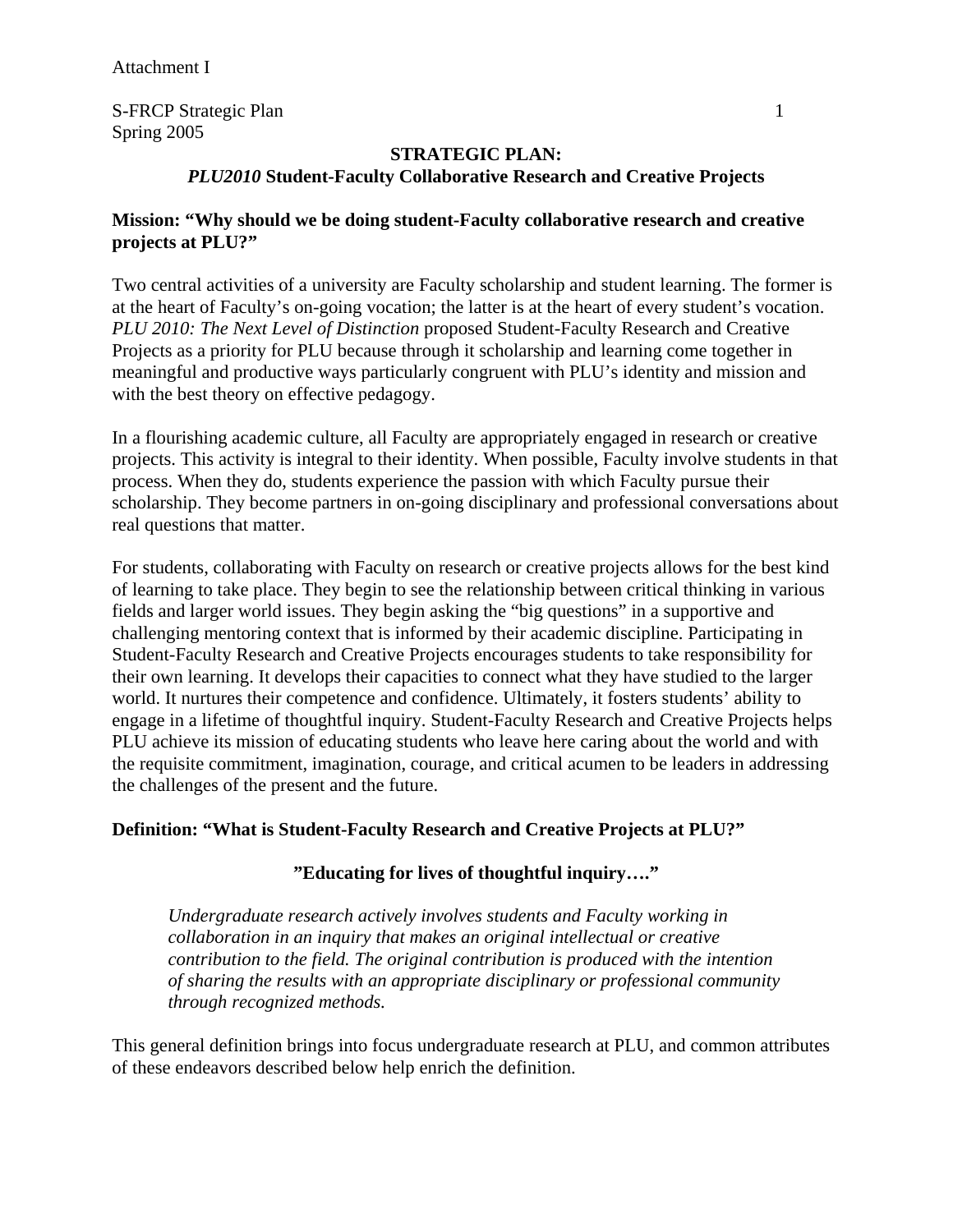# S-FRCP Strategic Plan 2

Spring 2005

- Students and Faculty work together and both make significant contributions to the project. The structure and division of responsibilities are often dependent on the specific field and type of project being undertaken.
- Undergraduate research typically occurs outside the traditional classroom setting. In some circumstances, a particular discipline might structure its program to allow for projects to occur within the curriculum. In general, undergraduate research provides space for an additional and valuable venue for student learning in the context of examining and creating knowledge.
- The outcomes of the activities are intended to be shared with the appropriate larger community. The outcomes are shared through methods of review commensurate with established practice in applicable disciplines and could include conference presentations, publications peer-reviewed by the larger professional area, and other discipline appropriate methods.
- Each department or school may well wish to further refine this definition as its local and national disciplines, accrediting bodies, and broader field of study require.

## **A Strategic Plan: Allocation of Resources to support this Initiative or "How do we get there from here?"**

PLU2010: The Next Level of Distinction recommends, "that the university make student research and creative projects one of the hallmark characteristics of the university." Data collected from Department Chairs, Program Directors and Deans during Fall 2004 indicated that current Student-Faculty research activities are generally accomplished with minimal support, and that these activities need to be better supported and celebrated.

Student-Faculty Research and Creative Projects are best understood in the context of Faculty scholarship generally. As Faculty mentors we invite students to apprentice with us and to begin making meaningful contributions to a field of knowledge. Within the context of a programmatic line of scholarship that Faculty mentors provide, student researchers are more likely to make such meaningful contributions independently. Thus, we appropriately locate Student-Faculty research as a subset of Faculty research. The stronger the support provided to Faculty scholarship, the greater the likelihood that an environment that puts "thoughtful inquiry" and Student-Faculty research in the forefront will flourish. The specific recommendations that follow are grounded in this synergistic relationship between Faculty scholarship and Student-Faculty Research and Creative Projects. To grow the latter requires adequate support of the former, a fact that the recommendations acknowledge explicitly. The absolute number of students and Faculty engaging in collaborative research and creative projects is unlikely to increase beyond its current level without a significant influx of resources. Further, this initiative will be sustained only if internal structural issues are discussed and resolved. Issues of Time/Space/Money create impediments to sustainable engagement in Student-Faculty Research and Creative Projects.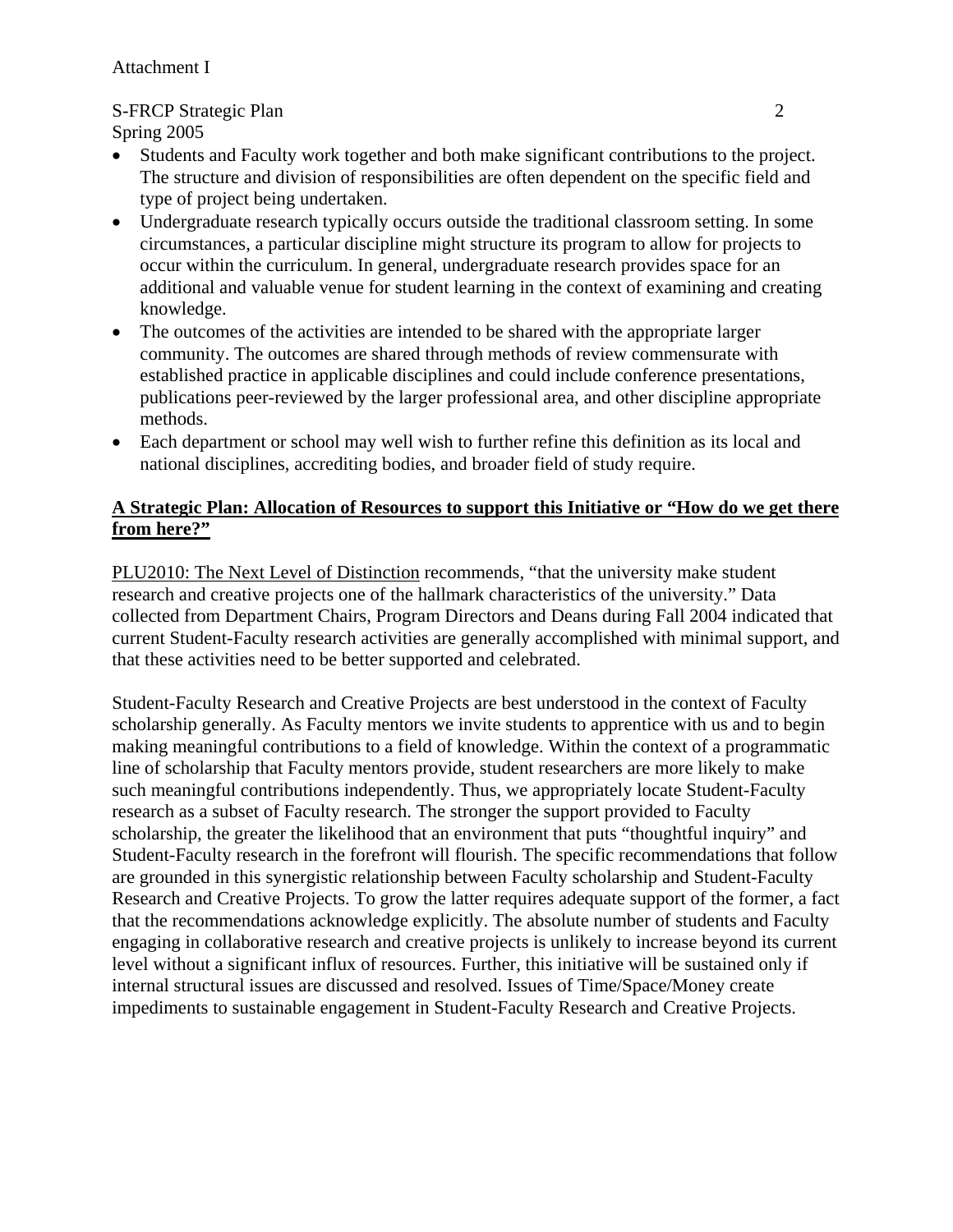#### S-FRCP Strategic Plan 3

Spring 2005

1. Strengthen existing Faculty development programs that support scholarship.

**Recommendation One:** Increase funding for the Regency Advancement Awards so that more awards of higher dollar amounts are available to support Faculty scholarship in any given academic year.

**Goal:** By 2010, endow the Regency Advancement Award program so that yearly 20-25 Faculty may receive up to \$6000 in support of their scholarship.

**Recommendation Two:** Increase funding to support travel of Faculty and student researchers to professional meetings for presentation of peer-reviewed scholarship. **Goal:** By 2010, cover at least 80% of the expenses to one professional meeting for all Faculty and student researchers across all units of the University.

2. Strengthen Fellowship programs that support student scholarship directly.

**Recommendation One:** Seek further contributions to strengthen the three existing endowments that directly support Student Research Fellows in the College of Arts & Sciences, all of which are currently under-funded.

**Goal:** By 2010, grow the existing endowments in the College of Arts & Sciences so that each Division's endowment provides 8-10 Student Fellowships of \$4000 plus a \$1000 stipend for student expenses. Each Division's endowment should also provide for a \$6000 stipend for each Faculty Mentor.

**Recommendation Two:** Establish endowed Undergraduate Research Fellowships in the professional schools.

**Goal:** Establish an endowed fellowship program in each professional school by 2010. While the structure of these fellowship programs may differ across Schools, they should provide student and Faculty stipends comparable to those in the College of Arts & Sciences.

3. Provide Faculty the time and resources to work on competitive external grant proposals that will support their own scholarship and provide opportunities for students to collaborate with them.

**Recommendation One:** Revise the formula for the distribution of indirect monies to reward Faculty for securing grants and provide incentive for preparing new proposals so that 50% of the indirect monies be designated to the University for institutional overhead, 25% be designated to a central pool within the academic budget to encourage grant writing, 12.5% be designated to supplement the Faculty member's grant budget, and 12.5% be designated to the Faculty member's unit.

 **Goal:** Have the revised formula fully operative by 2010.

**Recommendation Two:** Develop additional strategies and resources to encourage grant writing.